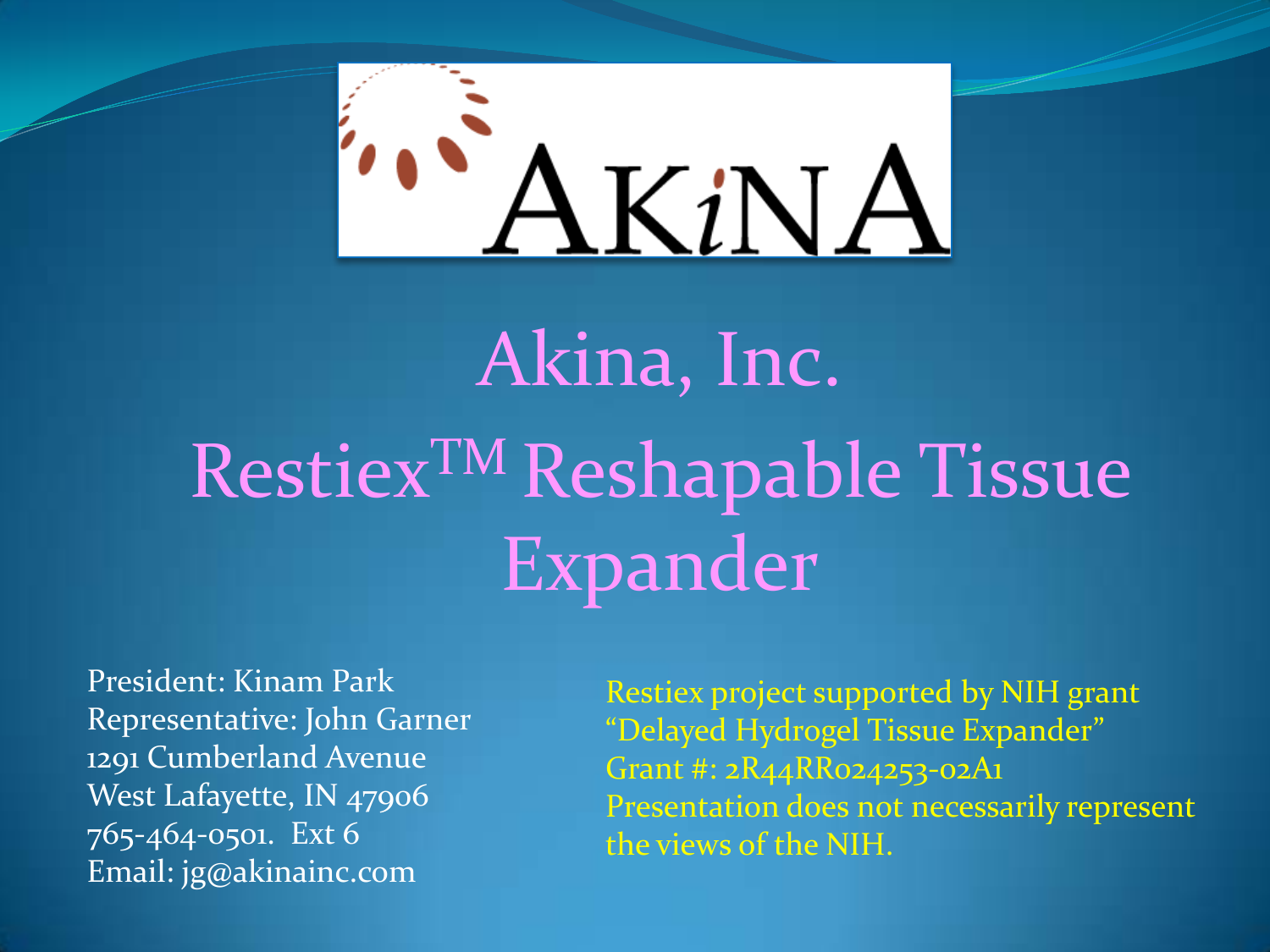#### **Current: Tissue Expansion**

Tissue expansion is the process by which mucosa is slowly stretched over the course of 2-6 weeks causing a flap of new tissue to grow which can subsequently be utilized to cover over a permanent implant.

#### Clinical Problem

Current expanders utilize a silicone shell and are either filled externally or selffilling in either case they can not be altered at time of implantation.

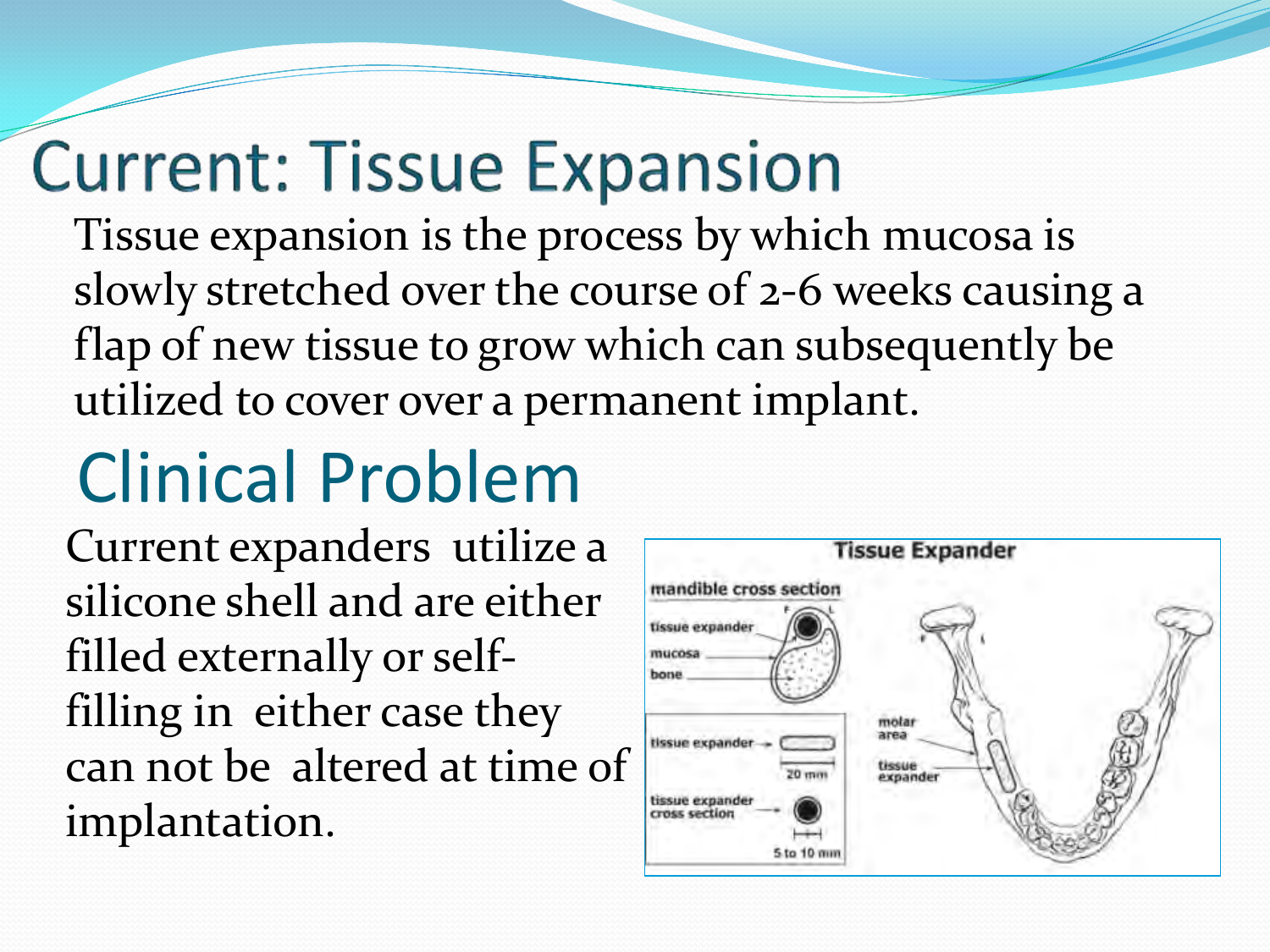### **Akina Solution**

- Biocompatible, elastic, biodegradable, chemicallycrosslinked hydrogel
- Delayed swelling characteristics built into the hydrogel itself
- The hydrogel to be cut by the surgeon at time of implantation to best fit the desired void volume.



Developed in Part by NIH grant "Delayed Hydrogel Tissue Expander" Grant #: 1R43RR024253-01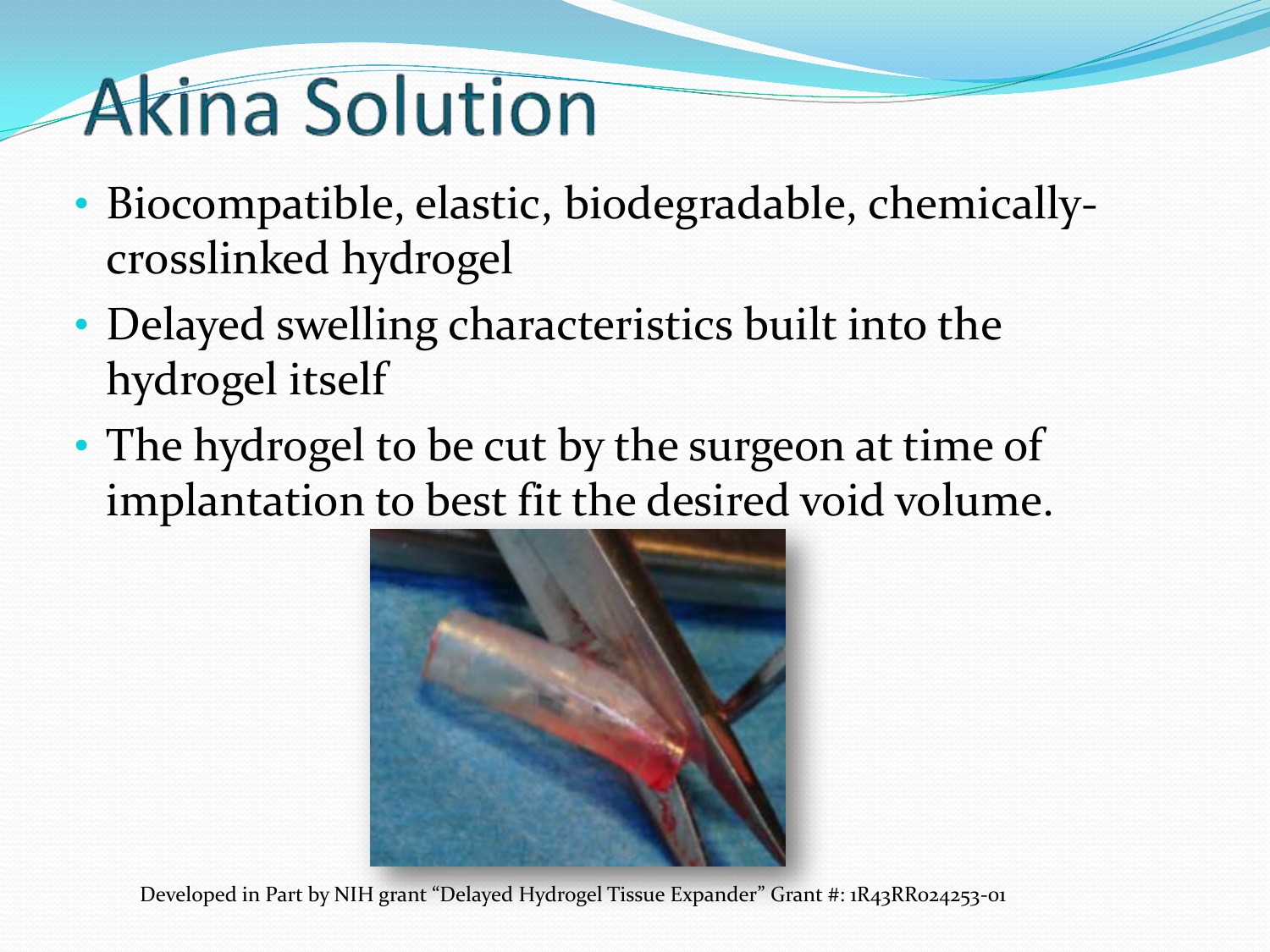#### In-Vitro Properties

| <b>Property</b>       | <b>Method</b>                                                           | Value (+/-STDEV)               |
|-----------------------|-------------------------------------------------------------------------|--------------------------------|
| <b>Swell Pressure</b> | Swelling in 0.154M HCl under<br>stationary force probe                  | $794 \pm 362$ mmHg<br>$(N=12)$ |
| Elasticity            | Compression-stress/strain slope   $9.5 \pm 6.1$ kPa (N=12)<br>$0 - 2\%$ |                                |
| Relaxation            | Compression-held 60 seconds<br>at $10\%$ strain initial/T=60            | $51.6 \pm 5.0\%$ (N=12)        |

#### Swelling (mass change) 37C in PBS

| <b>Days</b>               |     | 33  |                   |  |
|---------------------------|-----|-----|-------------------|--|
| Swell ratio ( $wd/wt=x$ ) | 2.1 | 2.8 | $\vert 2.7 \vert$ |  |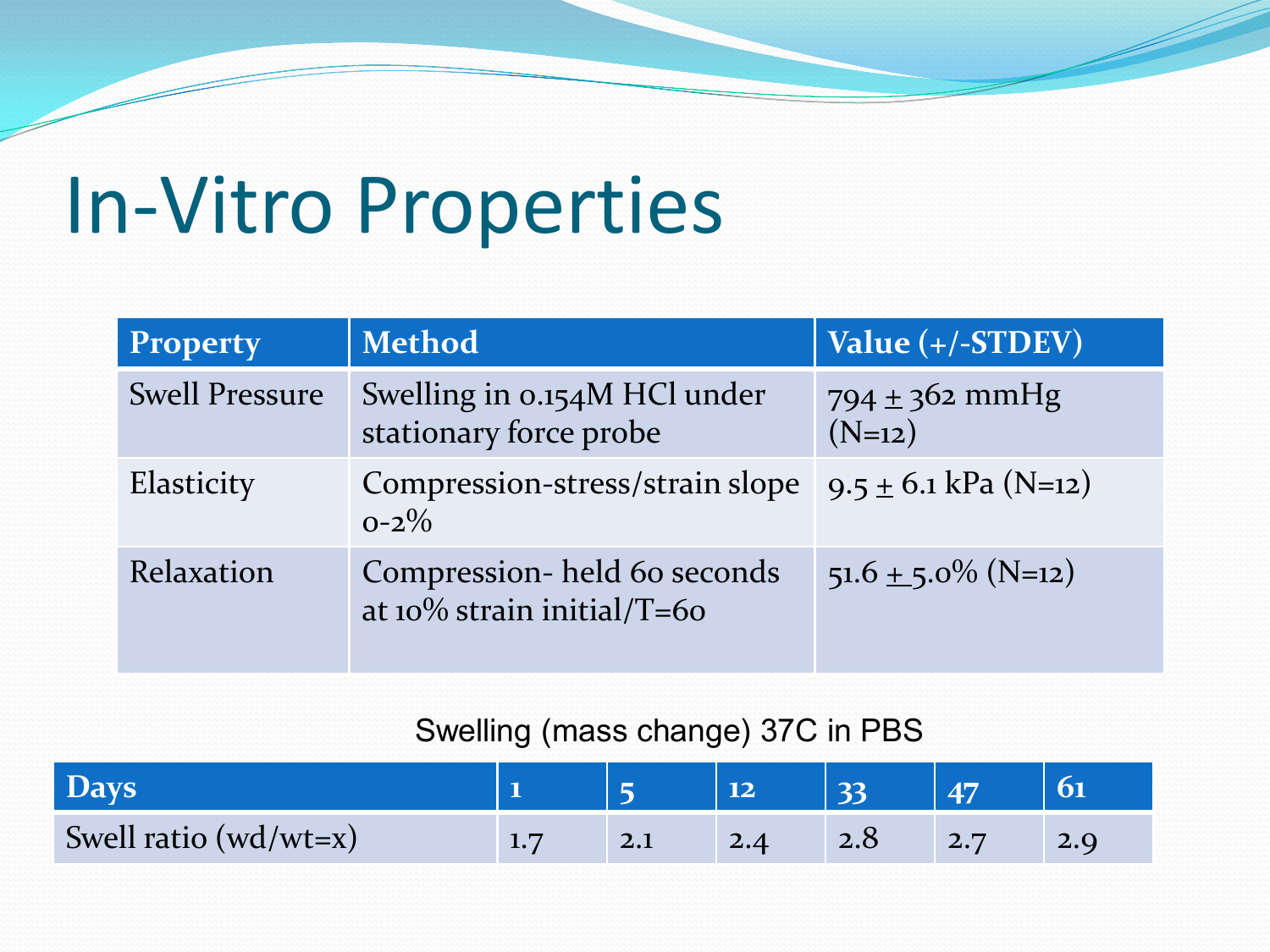### In-Vivo Study success

• In addition to extensive in-vitro testing of over 180 prototypes, 11 prototypes have been tested in vivo in a rat-scalp expansion model. In this model the skin was successfully expanded as shown below.



- The reviewing clinical pathologist remarked that the biocompatibility was so good that the tissue reaction appeared similar to that of the reaction to surgical grade steel.
- The expanders are currently in dog-jaw model in-vivo testing stages.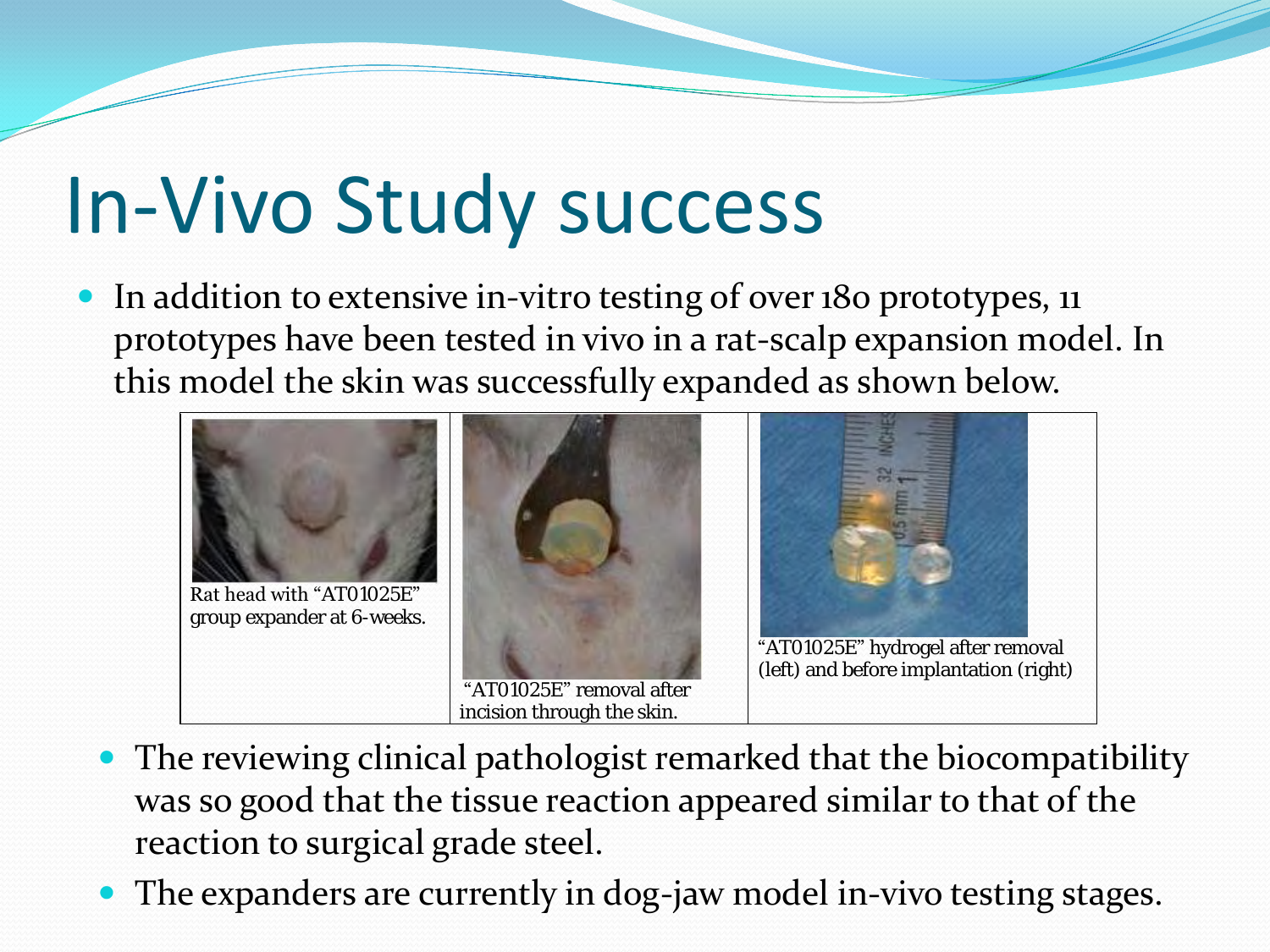### Summary

- Akina Offers a novel hydrogel based technology which can overcome clinical problems associated with tissue expansion in dental application.
- Akina is seeking a strategic partnership for the further development of this material into a clinical product
- Akina Inc. Restiex technology is at the edge of exponential growth. Akina Inc. is looking for a partner for scale-up GMP manufacturing and clinical trials.